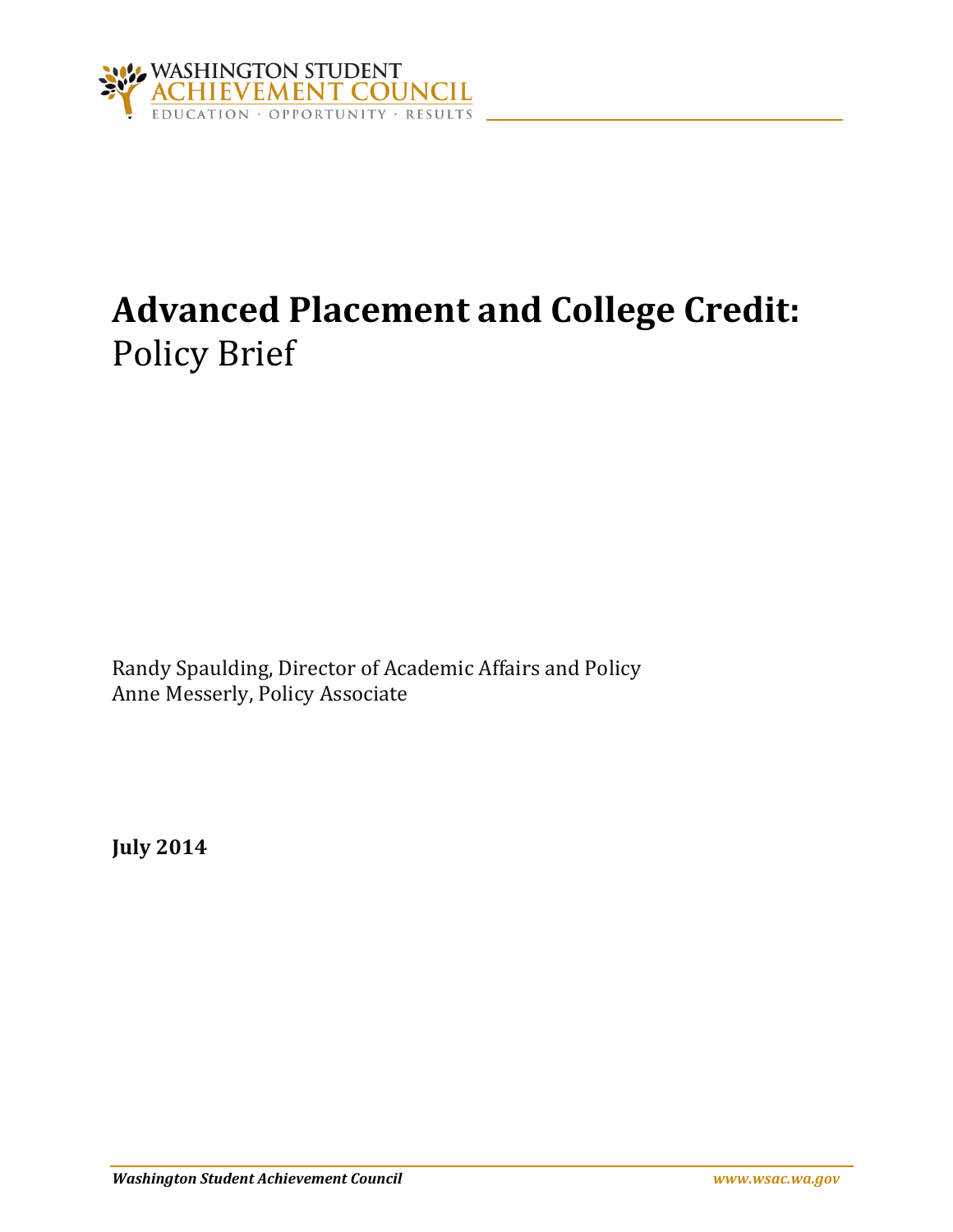#### **SUMMARY**

Advanced Placement (AP) provides students with a head start on college coursework. Students who enroll in AP courses and take exams are more likely to enter and complete college1. AP test takers in Washington earned and estimated 270,000 credits in 2013 (equivalent to more than 6,000 annual full-time students). As a group, test takers are becoming increasingly diverse, and within all racial and ethnic groups the number of AP test takers is growing faster than the population.

Despite this progress, there still remains a large gap between the number of students who participate in AP courses versus the number of students who have the potential to be successful. If all students were given the opportunity to reach their potential we could increase the impact of AP testing in Washington.

## **BACKGROUND**

AP test taking has tremendous benefits. In addition to earing college credit and saving money while in high school, "AP students are more likely to enroll in a four-year college. Once in college...AP students outperform their non-AP peers<sup>1</sup>". AP combines a rigorous standardized curriculum with competency testing. Students who take the exams are awarded a score of 1-5 and, in general, can expect to receive college credit for scores of three or higher<sup>a</sup>.

Washington's 2013 Roadmap proposes strategies to increase educational attainment in Washington. A key strategy identified in the plan is to streamline and expand dual-credit and dual-enrollment programs2. The most prevalent of these in Washington are Running Start, Advanced Placement, College in the High School, and Tech Prep.

| Dual-credit program        | <b>Student Enrollment</b> | <b>Course Enrollments</b> |  |
|----------------------------|---------------------------|---------------------------|--|
|                            | Grades 9-12               |                           |  |
| <b>Running Start</b>       | 17,704                    | 121,014                   |  |
| <b>Advanced Placement</b>  | 52,217                    | 153,045                   |  |
| College in the High School | 18,118                    | 39,466                    |  |
| Tech Prep eligible         | 119,930                   | 203,446                   |  |

#### **Student and Course Enrollments by Dual-credit Program for 2012-13<sup>3</sup>**

 $\overline{a}$ 

<sup>&</sup>lt;sup>a</sup> In Washington the public baccalaureate institutions have all signed on to a 1999 ICAO agreement to ensure that credit is awarded for scores of 3 or higher (Council of Presidents, 2007) . According to the State Board for Community and Technical Colleges' policy manual, "community and technical colleges must award unrestricted elective credit for an AP score of three or higher."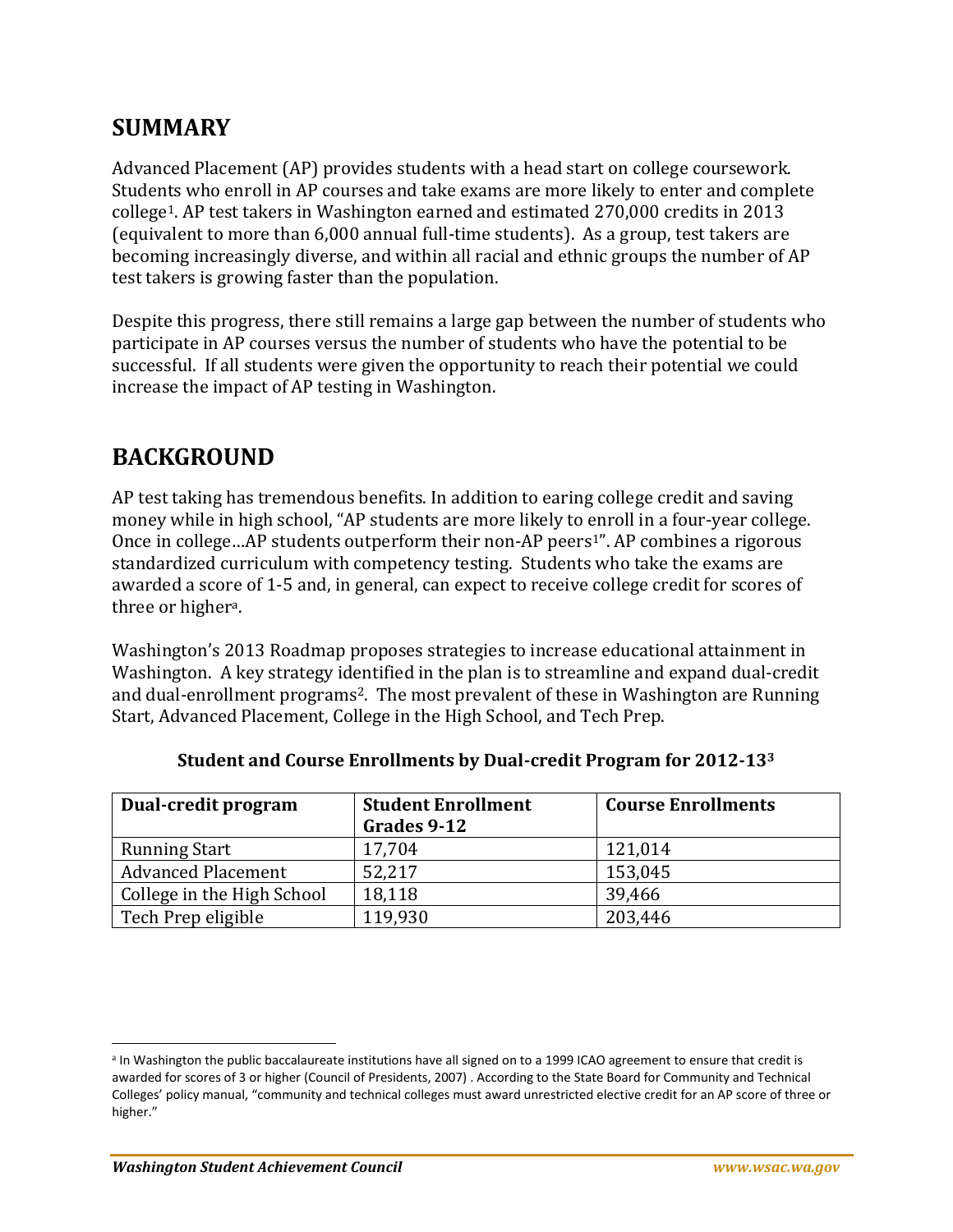In 2011 the Legislature passed the Launch Year Act, which required the state's high schools to work toward the goal of giving students the opportunity to earn the equivalent of a year of postsecondary credit prior to graduating. To support this effort, the state's colleges and universities have been directed to provide a list of all postsecondary courses that can be fulfilled by taking the AP, IB, or other college-level proficiency examination<sup>4</sup>.

## **METHODOLOGY**

Every year, the College Board releases data on AP test taking, participation and performance for the nation and by individual state. Some of these state reports include the *Annual AP Report to the Nation State Supplemental," "State Integrated Summary Report"* and *"A Right to Rigor: Fulfilling Student Potential".*

The *Annual AP Report to the Nation State Supplemental* reports trends over ten years by race/ethnicity in AP participation and achievement<sup>5</sup>. We used this data to determine the percentage increase in AP participation over ten years, as well as percent increase in student achieving a score of three of higher.

Although AP participation has increased, a unique analysis done by College Board suggests that there is much unfulfilled potential. *A Right to Rigor: Fulfilling Student Potential in Washington* shows the number of students from the graduating class of 2013 who had a 60 percent chance of scoring three or higher on one or more of the 21 different AP exams in English, Math, Science, and History & Social Sciences<sup>b6</sup>. The estimate of fulfilled and unfulfilled potential is based on the Preliminary SAT/National Merit Scholarship Qualifying Test (PSAT/NMSQT) scores.

The *State Integrated Summary Report* breaks down student scores by AP exam7, which allowed us to calculate the number of credits and FTE that AP scores generated in 2013.

The College Board reports provided data on participation, achievement, and estimated fulfilled and unfulfilled potential. However, still missing from our analysis was the amount of college credits earned. Translating testing activity and scores into college credits can be complicated because the amount of college credit a student earns can vary depending on the scores she receives and the postsecondary institution she attends. The variance is generally based on the credits associated with the equivalent courses. For example, a student who gets a three on the Spanish Language exam can expect to receive five credits of college level Spanish while a student with a score of five may receive fifteen credits of college level Spanish. For the purposes of this analysis, estimated credits are based on the University of Washington's (UW) AP Policy because it provided the most comprehensive policy. Credits and FTEs are calculated based on two assumptions: first, five quarter credits are granted for any score of three or higher $c$ ; and second, a higher number of credits is based on the University of Washington AP credit policy<sup>8</sup>. To calculate total credits, the

l <sup>b</sup> See Appendix B- Students with AP Potential, Graduating Class of 2013

<sup>c</sup> With the exception of Computer Science A because only 4 credits are awarded for scores of 4 or 5 at UW.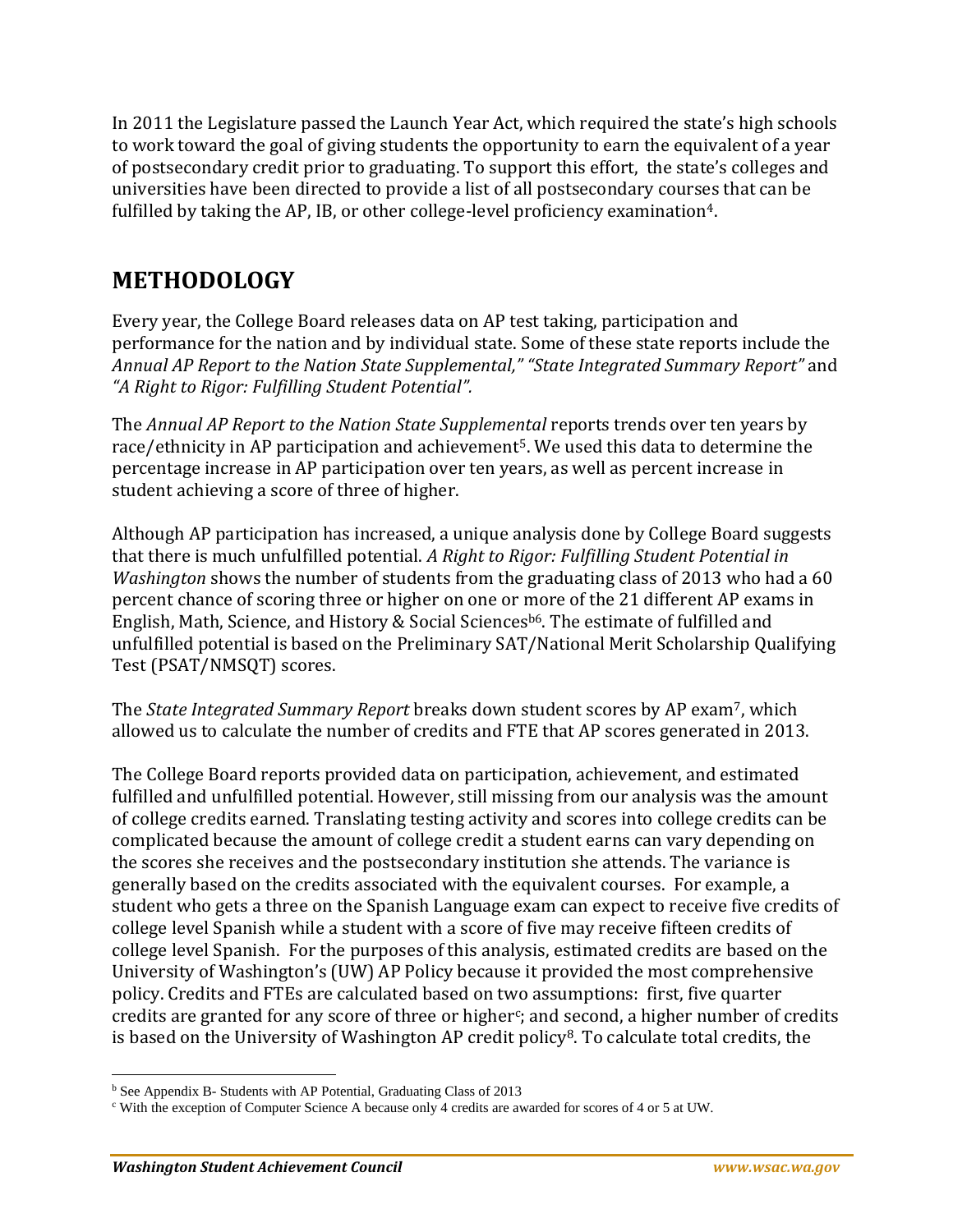number of AP exams that received a particular score is multiplied by the number of credits that would be awarded at a postsecondary institution. To translate credits into annual FTE, total credits are divided by 45 (equivalent of three quarters full time study).

#### **ADVANCED PLACEMENT AND COLLEGE CREDIT**

AP test-taking is growing rapidly. Table 2 indicates that although the number of graduates in Washington state has remained consistent over the past ten years, the number of those students who participate in AP exams and score a three or higher on AP exams is increasing. The number of total graduates who have taken an exam and received a three or higher has more than doubled from 10 percent in 2003 to almost 22 percent in 2013d.

| Year | Number of<br><b>Students in</b><br>Graduating<br>Class $3$ | Number of<br><b>Graduates who</b><br>Participated in<br>an AP Exam 5 | <b>Number of</b><br><b>Graduates</b><br>who Scored a 3<br>or Higher <sup>5</sup> | Percentage of<br>Graduating<br><b>Class that</b><br>Scored a 3+ on<br>an AP Exam |
|------|------------------------------------------------------------|----------------------------------------------------------------------|----------------------------------------------------------------------------------|----------------------------------------------------------------------------------|
| 2003 | 60,525                                                     | 9,688                                                                | 6,306                                                                            | 10.42%                                                                           |
| 2008 | 58,005                                                     | 16,268                                                               | 10,073                                                                           | 17.37%                                                                           |
| 2012 | 60,552                                                     | 20,581                                                               | 12,542                                                                           | 20.71%                                                                           |
| 2013 | 60,475                                                     | 21,583                                                               | 13,214                                                                           | 21.85%                                                                           |

Over the last decade we have also seen a marked increase in the diversity of students in Washington who participate in AP. Figure 1 shows changes in the number of AP test takers over the past ten years, by race/ethnicity. The number of graduates in some cases declined, seen in the White and American Indian/Alaskan Native populations. The American Indian/Alaskan Native population is the smallest student population (815 students), which is why the percent change in number of graduates seems dramatic.

More importantly, the number of test takers increased much faster across groups than the overall number of graduates for every racial group. Also, the number of test takers who scored three or higher on exams kept a similar pace with the increase in the number of test takers for most groups. The largest discrepancy between the two is with Latino students. However, they achieved both the greatest increase in graduates and the greatest increase in the number of test takers.

 $\overline{\phantom{a}}$ 

<sup>d</sup> Table shows an "on-time graduation", which is a four-year cohort rate; "Graduates" include students who received a high school diploma or an associate's degree.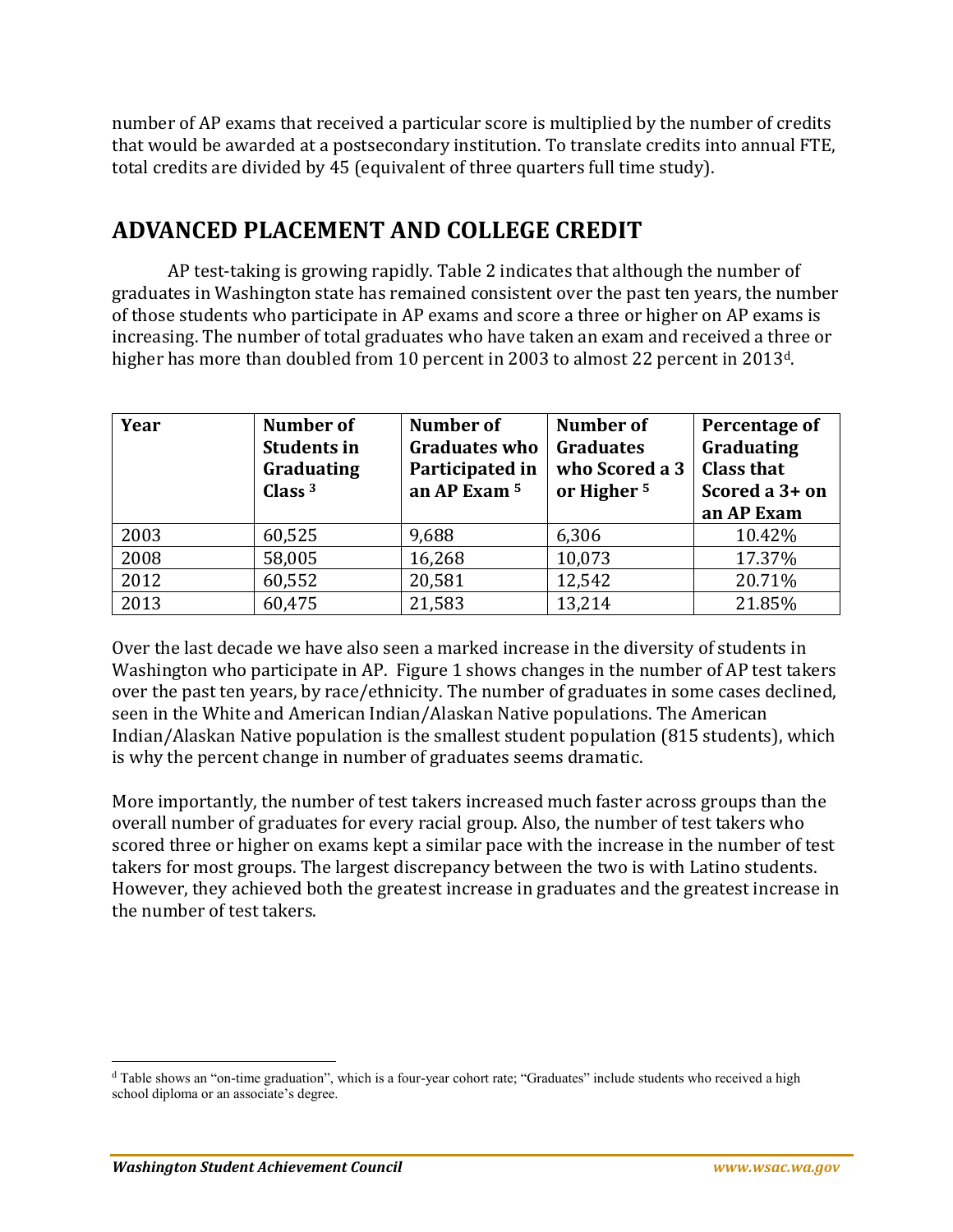

Figure 2 provides an estimate of the number of credits would be associated with the scores reported for AP tests taken by Washington students in the 2013 school year<sup>e</sup> . We see from the analysis in Figure 2 that AP exams taken by Washington students in 2013 translate to more than 273,000 quarter credits, or 6,000 annual FTE.

 $\overline{\phantom{a}}$ <sup>e</sup> A more detailed table is provided in Appendix A.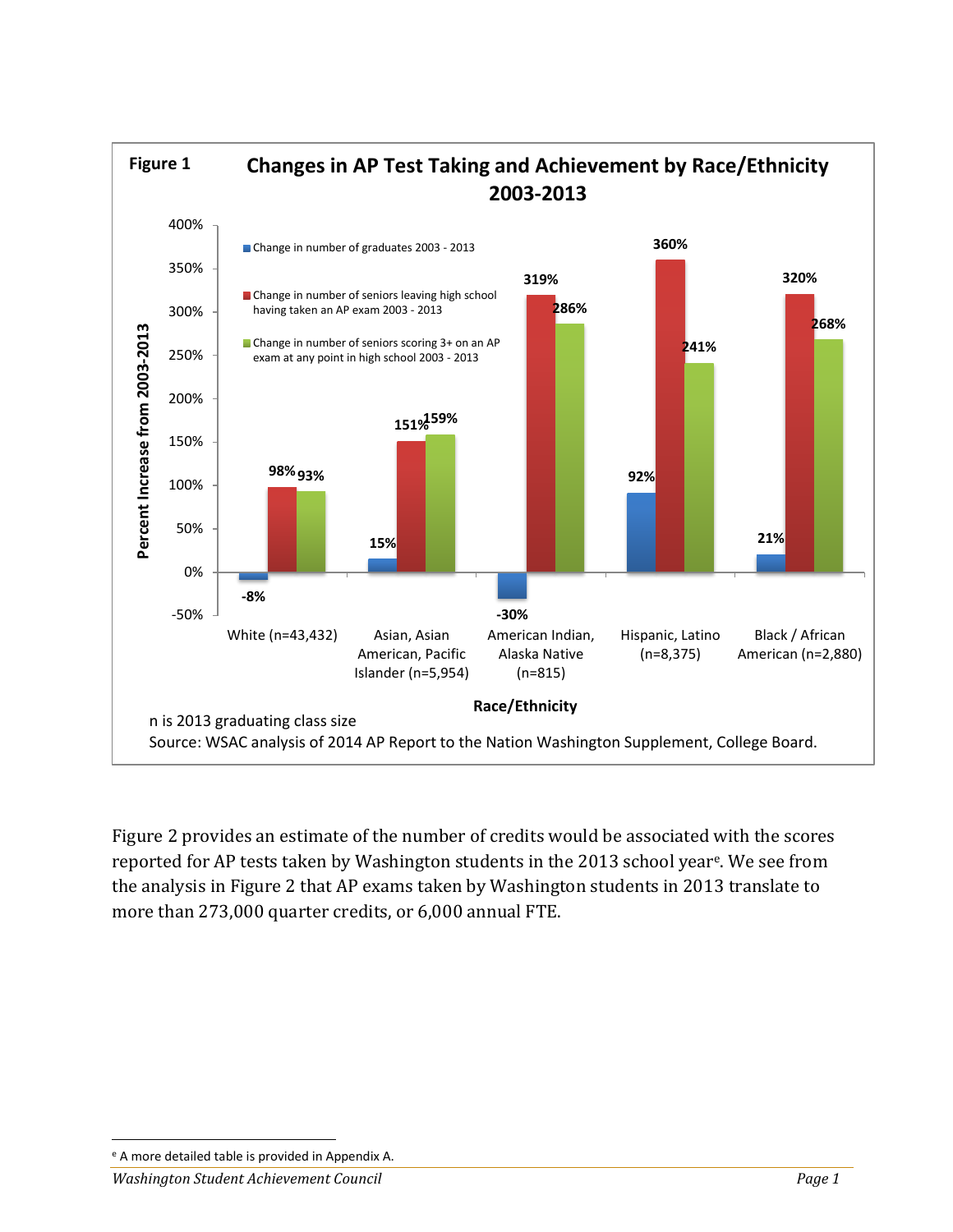

# **ROOM FOR IMPROVEMENT**

While the impact of AP on the system is impressive, Washington can better. Washington is currently in the process of developing legislation that will encourage greater use of AP and other dual-credit options.

Figure 3 shows that Washington students could earn nearly 176,000 more credits (4,000 FTE) through AP courses and exams if courses and exams were more broadly available<sup>f</sup>. As more students are challenged to enroll in AP or other rigorous college level courses during their high school years, we can only expect these numbers to increase.

 $\overline{\phantom{a}}$ 

<sup>f</sup> The analysis indicates an additional 155,805 – 175,637 credits or 3,462 to 3,903 additional FTE. A range is provided because courses in the categories of AP Science and AP Math are often associated with more credits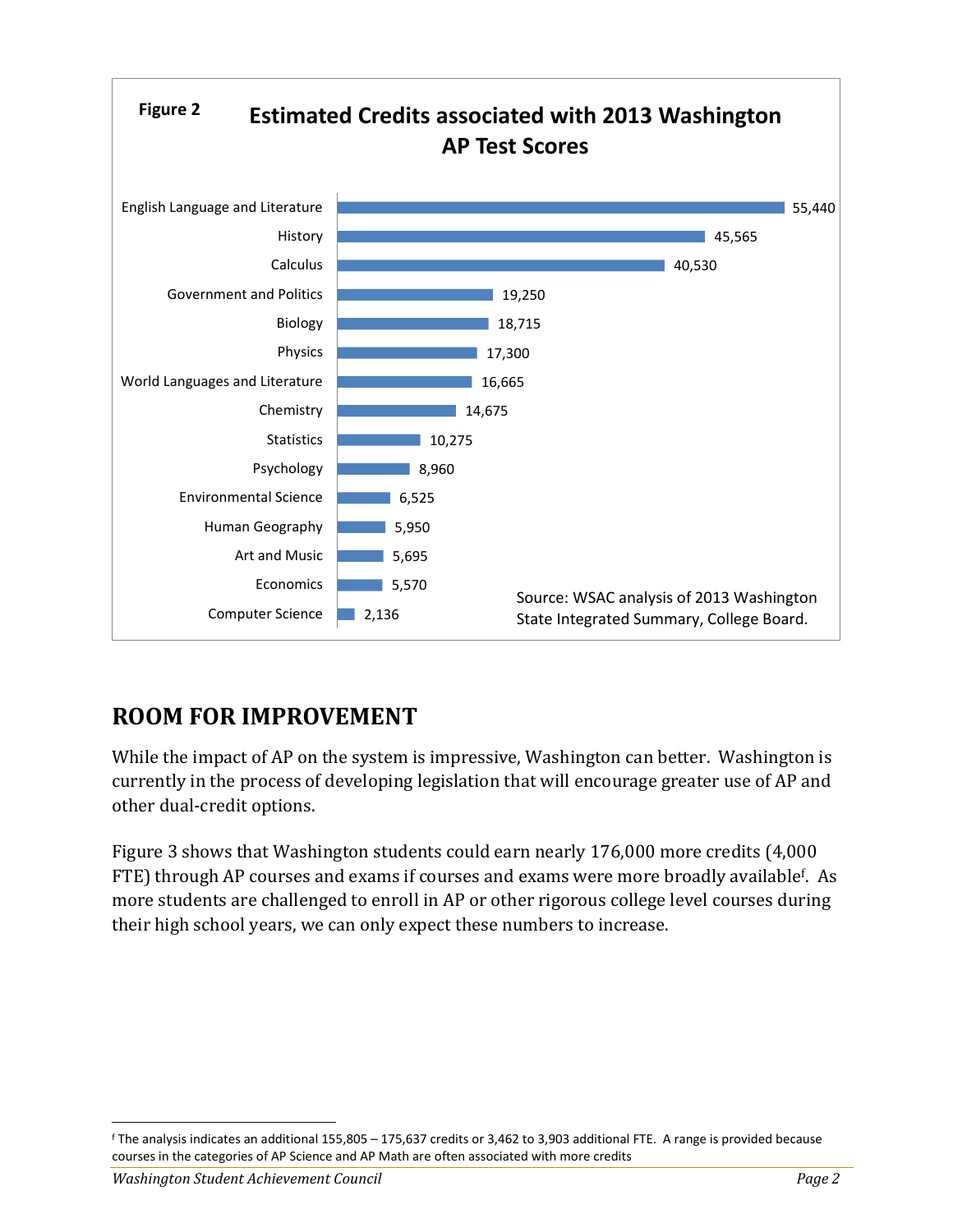

# **IMPLICATIONS**

Students enrolling in AP courses and taking the exams have a head start on college. Regardless of their score they are more likely to attend and succeed in college. Those with a score of three or higher will be ahead in credits, allowing them to graduate sooner and/or giving them greater flexibility in their course selections – particularly in the freshman year.

AP and other dual-credit programs are intentionally designed to push students to challenge themselves and achieve at higher levels. Once viewed as an exclusive program for the "best and brightest," AP is fast becoming a motivational tool, resulting in higher levels of student achievement and postsecondary aspiration.

As outlined in Washington's Roadmap, we know students are capable of doing much more with supports in place and easier access to the resources they need to be successful2. The analysis of College Board's *A Right to Rigor* strengthens this claim. In order for more students to rise to the challenge, we must continue to ensure all students have equitable opportunities in education.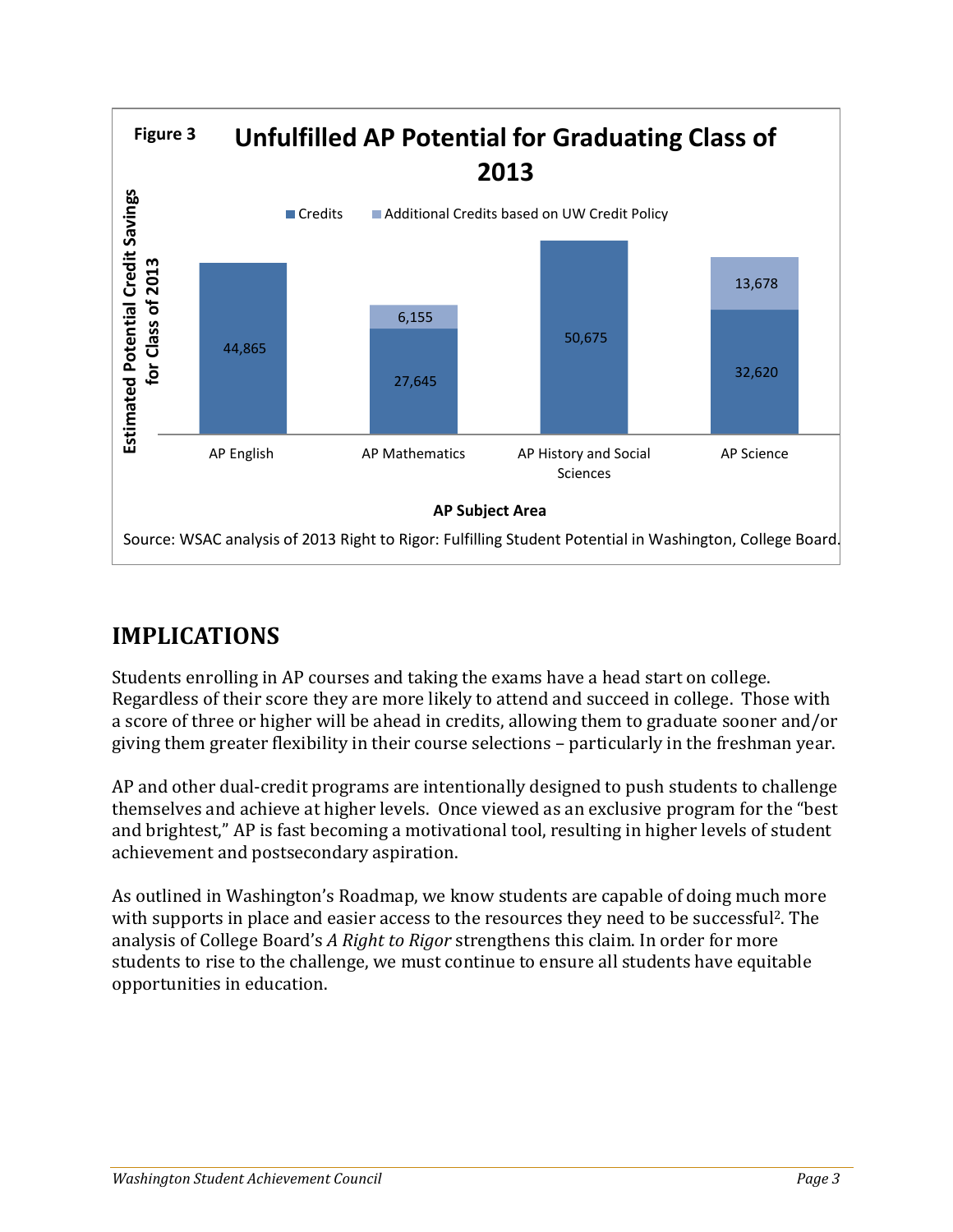# **APPENDIX A**

|                              |                                          | 2013 consistent          |                |               |
|------------------------------|------------------------------------------|--------------------------|----------------|---------------|
|                              |                                          | with college             |                | <b>Annual</b> |
| <b>Broad Subject</b>         | <b>AP Subject</b>                        | <b>Credit</b>            | <b>Credits</b> | <b>FTE</b>    |
|                              | Art: History of Art                      | 165                      | 965            | 21            |
|                              | Art: Studio Art 2D-Design                | 687                      | 3435           | 76            |
| <b>Art and Music</b>         | Art: Studio Art 3D-Design                | 32                       | 160            | 4             |
|                              | Art: Studio Art Drawing                  | 142                      | 710            | 16            |
|                              | <b>Music Theory</b>                      | 85                       | 425            | 9             |
| <b>Biology</b>               | <b>Biology</b>                           | 2,603                    | 18,715         | 416           |
| <b>Calculus</b>              | <b>Calculus AB</b>                       | 3,956                    | 27,975         | 622           |
|                              | Calculus BC <sup>g</sup>                 | 1,498                    | 12,555         | 279           |
| Chemistry                    | Chemistry                                | 1,513                    | 14,675         | 326           |
| <b>Computer Science</b>      | Computer Science A                       | 534                      | 2,136          | 47            |
| <b>Economics</b>             | <b>Economics: Macro</b>                  | 582                      | 2,910          | 65            |
|                              | <b>Economics: Micro</b>                  | 532                      | 2,660          | 59            |
| <b>English Language</b>      | English Language & Composition           | 6,353                    | 31,765         | 706           |
| and Literature               | English Literature & Composition         |                          | 23,675         | 526           |
| <b>Environmental Science</b> | <b>Environmental Science</b>             | 1,305                    | 6,525          | 145           |
|                              | <b>Government and Politics: American</b> | 3,430                    | 17,150         | 381           |
| Government<br>and Politics   | <b>Government and Politics:</b>          | 420                      | 2,100          | 47            |
|                              | Comparative                              |                          |                |               |
|                              | <b>European History</b>                  | 1,090                    | 5,450          | 121           |
| <b>History</b>               | U.S. History                             | 4,711                    | 23,555         | 523           |
|                              | <b>World History</b>                     | 3,312                    | 16,560         | 368           |
| <b>Human Geography</b>       | Human Geography                          | 1,190                    | 5,950          | 132           |
|                              | Physics B                                | 1,355                    | 14,485         | 322           |
| <b>Physics</b>               | Physics C: Electricity and Magnetism     | 102                      | 510            | 11            |
|                              | <b>Physics C: Mechanics</b>              | 461                      | 2305           | 51            |
| Psychology                   | Psychology                               | 1,792                    | 8,960          | 199           |
| <b>Statistics</b>            | <b>Statistics</b>                        | 2,055                    | 10,275         | 228           |
|                              | Chinese Language                         | 188                      | 2,445          | 54            |
|                              | French Language                          | 286                      | 2,545          | 57            |
|                              | German Language                          | 55<br>630                |                | 14            |
| <b>World Languages</b>       | Italian Language & Culture <sup>h</sup>  | $\overline{\phantom{a}}$ |                |               |
| and Literature               | Japanese Language                        | 96                       | 950            | 21            |
|                              | Latin: Virgil                            | 40<br>340                |                | 8             |
|                              | Spanish Language                         | 984<br>9,255             |                | 206           |
|                              | Spanish Literature                       | 64                       | 500            | 11            |
| <b>Grand Total</b>           |                                          | 46,353                   | 273,251        | 6,072         |

g Includes test scores of 2 for which, based on UW policy, would be consistent with college credit.

 $\overline{a}$ 

<sup>h</sup> The Italian Language & Culture exam was offered in 2013, but had less than 5 test takers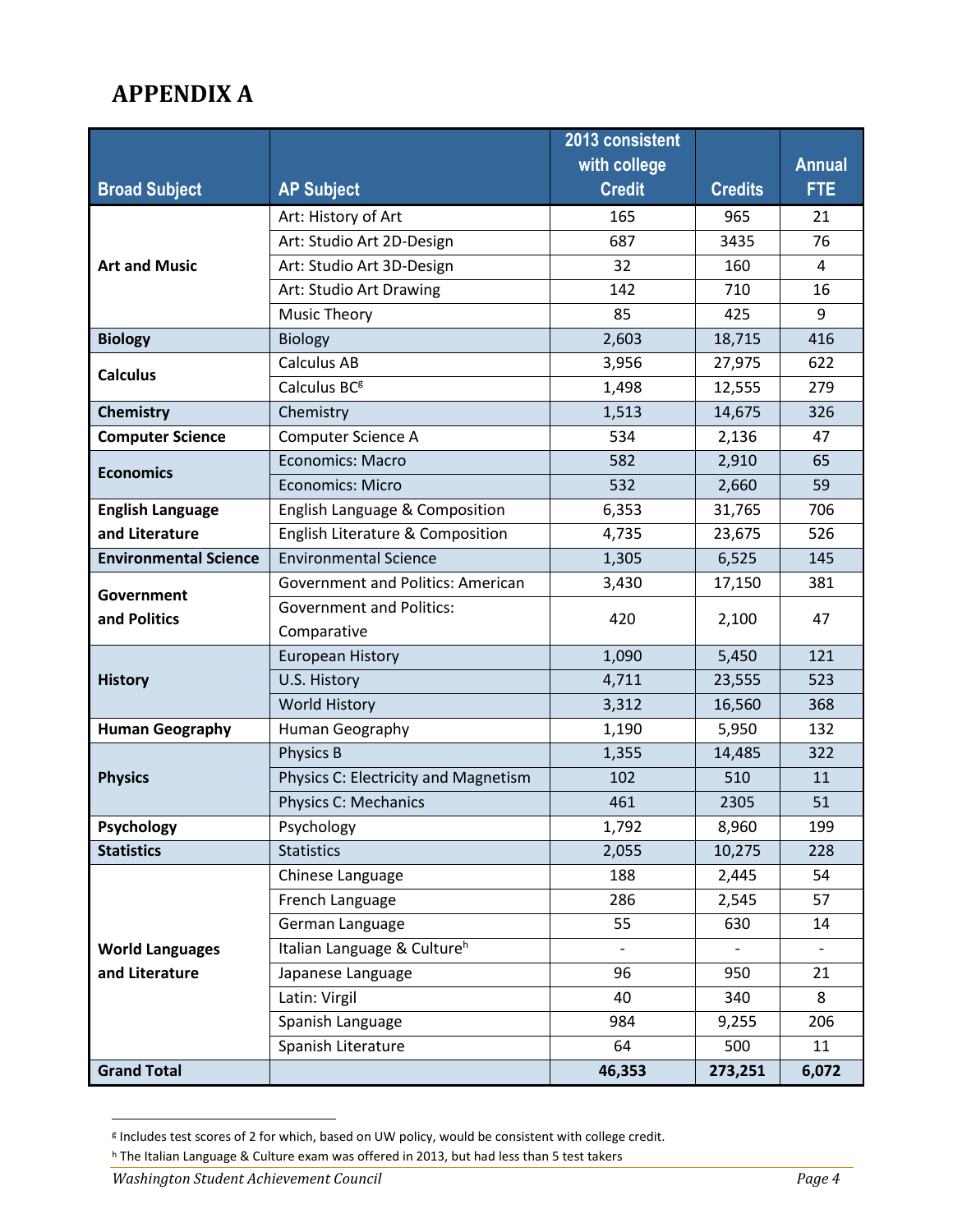## **APPENDIX B**

# **Students with AP Potential, Graduating Class of 2013**

| Exam                               | <b>Estimated # of</b><br><b>PSAT/NMQT</b><br>test takers<br>likely to score<br>3 or higher on<br>ΑP | <b>Students</b><br>with<br><b>Potential</b><br>who did<br>participate<br>in at least 1<br><b>AP</b> exam | <b>Students</b><br>with<br><b>Potential</b><br>who did not<br>participate<br>in $1AP$<br>exam | <b>Estimated</b><br>additional<br><b>credits</b><br>(low-end<br>estimate) | <b>Estimated</b><br>additional<br><b>credits</b><br>(high-end<br>estimate) | <b>Estimated</b><br>additional<br>FTE.<br>(low-end<br>estimate) | <b>Estimated</b><br>additional<br>FTE.<br>(high-end<br>estimate) |
|------------------------------------|-----------------------------------------------------------------------------------------------------|----------------------------------------------------------------------------------------------------------|-----------------------------------------------------------------------------------------------|---------------------------------------------------------------------------|----------------------------------------------------------------------------|-----------------------------------------------------------------|------------------------------------------------------------------|
| AP Englishi                        | 15,124                                                                                              | 6,151                                                                                                    | 8,973                                                                                         | 44,865                                                                    | 44,865                                                                     | 997                                                             | 997                                                              |
| AP Math                            | 9,305                                                                                               | 3,776                                                                                                    | 5,529                                                                                         | 27,465                                                                    | 33,800                                                                     | 614                                                             | 751                                                              |
| AP History and<br>Social Sciencesk | 16,651                                                                                              | 6,516                                                                                                    | 10,135                                                                                        | 50,675                                                                    | 50,675                                                                     | 1,126                                                           | 1,126                                                            |
| <b>AP Science</b>                  | 9,776                                                                                               | 3,252                                                                                                    | 6,524                                                                                         | 32,620                                                                    | 46,298                                                                     | 725                                                             | 1,029                                                            |
| <b>Total</b>                       | 50,856                                                                                              | 19,695                                                                                                   | 31,161                                                                                        | 155,805                                                                   | 175,637                                                                    | 3,462                                                           | 3,903                                                            |

## **AUTHOR CONTACT INFORMATION**

Randy Spaulding Director of Academic Affairs and Policy Policy, Planning & Research Division 360.753.7823 [randys@wsac.wa.gov](mailto:randys@wsac.wa.gov)

Anne Messerly Policy Associate Policy, Planning & Research Division 360.753.7855 [annem@wsac.wa.gov](mailto:annem@wsac.wa.gov)

l

<sup>i</sup> AP English includes 'English Language' and 'English Literature'

<sup>j</sup> AP Mathematics includes 'Calculus AB', 'Calculus BC', 'Computer Science A', and 'Statistics'

<sup>k</sup> AP History and Social Sciences include 'Comparative Government and Politics', US Government and Politics', 'US History', 'World History', 'European History', 'Human Geography', 'Macroeconomics', 'Microeconomics', and 'Psychology'

<sup>l</sup> AP Science includes 'Biology', 'Chemistry', 'Environmental Science', 'Physics B', 'Physics C: Mechanics', and 'Physics C: Electricity & Magnetism'